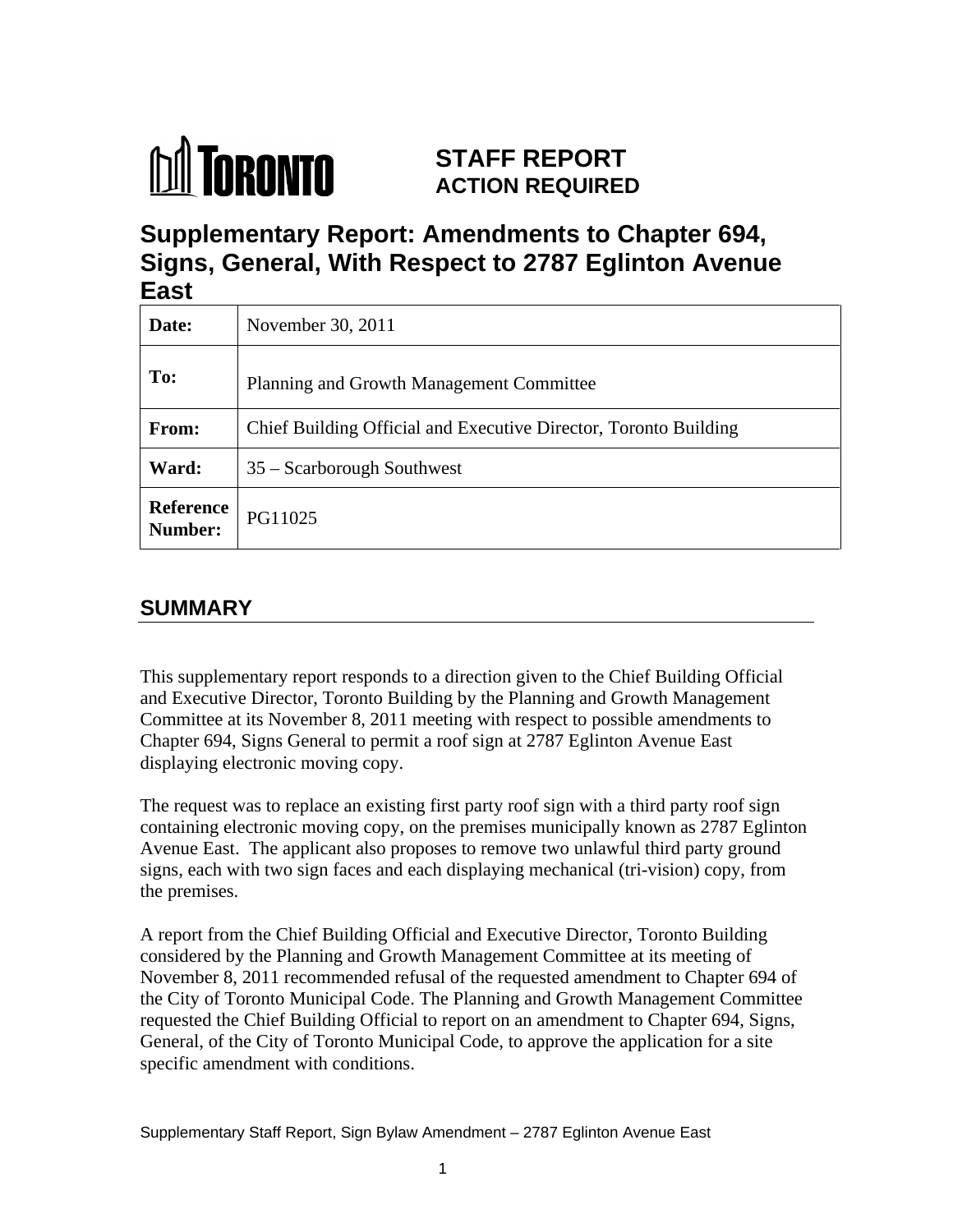## **RECOMMENDATIONS**

#### **The Chief Building Official and Executive Director, Toronto Building recommends that:**

- 1. The request to amend Schedule B, Signage Master Plans and Area Specific Amendments, Chapter 694, Signs, General, of the City of Toronto Municipal Code to add an area specific amendment to allow for one double-sided third party roof sign displaying electronic moving copy to be erected and displayed on the roof of the two storey building at the premises municipally known as 2787 Eglinton Avenue East, be refused or;
- 2. In the alternative, should Recommendation 1 not be adopted, that the request to amend Schedule B, Signage Master Plans and Area Specific Amendments, Chapter 694, Signs, General, of the City of Toronto Municipal Code to add an area specific amendment to allow for one double-sided third party roof sign displaying electronic moving copy to be erected and displayed on the roof of the two-storey building at the premises municipally known as 2787 Eglinton Avenue East be approved, subject to the following conditions:
	- a. the sign face area of each of the two sign faces of the roof sign be limited to a maximum of 12 square metres;
	- b. each of the two sign faces of the roof sign display electronic moving copy;
	- c. the illumination provisions of subsection 694-18 apply;
	- d. the expiration and renewal provisions of subsection 694-9 and 694-10 apply; and
	- e. the two existing third party ground signs located on the premises be removed and the associated permits be revoked, prior to the issuance of any permit for the subject roof sign.

#### **FINANCIAL IMPACT**

The recommendations in this report have no financial impact.

#### **DECISION BACKGROUND**

Staff Report regarding Amendments to Chapter 694, Signs, General, with Respect to 2787 Eglinton Avenue East [\(http://www.toronto.ca/legdocs/mmis/2011/pg/bgrd/backgroundfile-41926.pdf](http://www.toronto.ca/legdocs/mmis/2011/pg/bgrd/backgroundfile-41926.pdf))

Supplementary Staff Report, Sign Bylaw Amendment – 2787 Eglinton Avenue East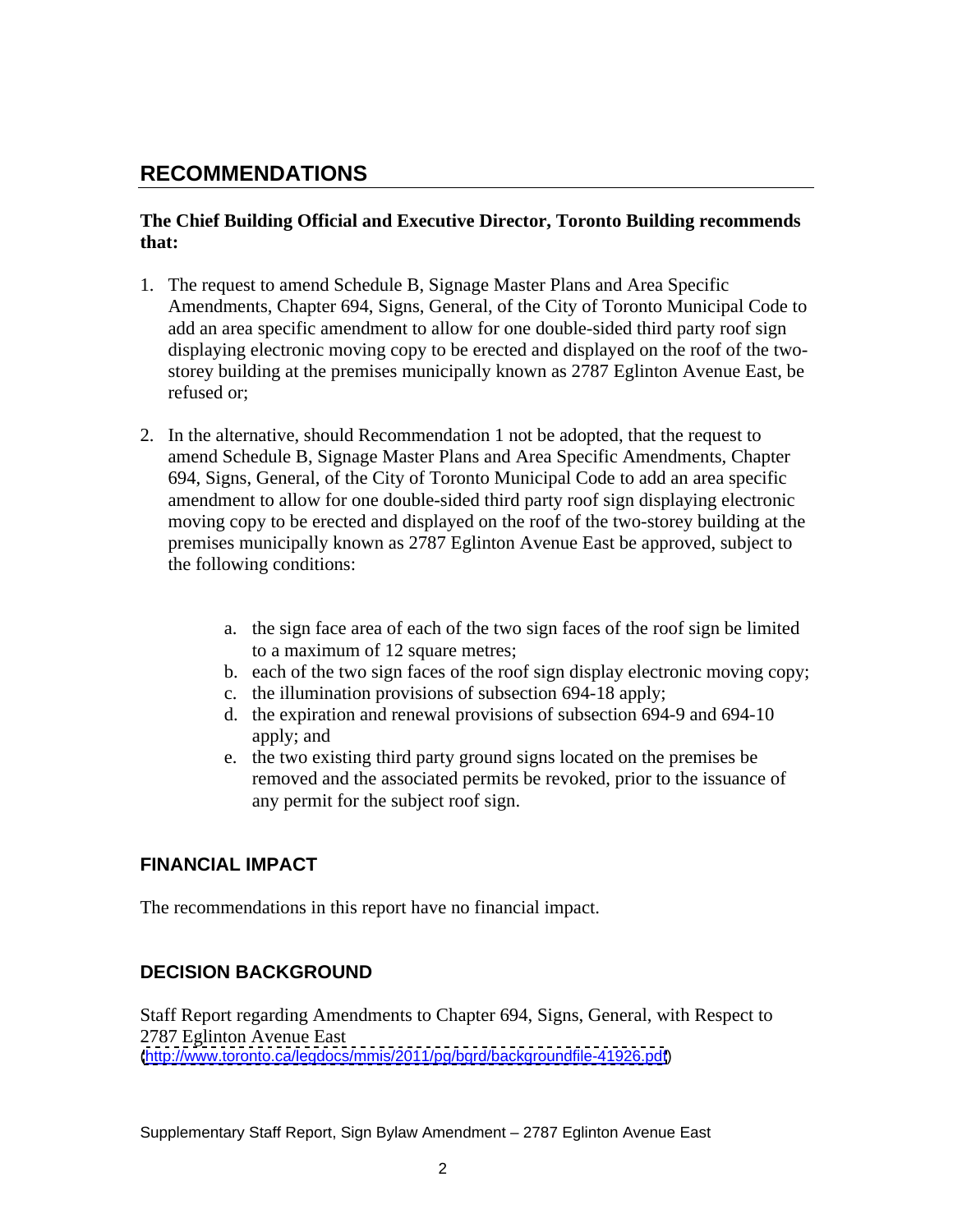New Sign Regulation and Revenue Strategy

[\(http://www.toronto.ca/legdocs/mmis/2009/pg/bgrd/backgroundfile-24387.pdf\)](http://www.toronto.ca/legdocs/mmis/2009/pg/bgrd/backgroundfile-24387.pdf)

New Sign Regulation and Revenue Strategy: Additional Considerations [\(http://www.toronto.ca/legdocs/mmis/2009/cc/bgrd/backgroundfile-25449.pdf\)](http://www.toronto.ca/legdocs/mmis/2009/cc/bgrd/backgroundfile-25449.pdf)

## **ISSUE BACKGROUND**

At its meeting of November  $8<sup>th</sup>$ , 2011, the Planning and Growth Management Committee directed the Chief Building Official and Executive Director, Toronto Building to report back to its January 5<sup>th</sup>, 2012 meeting with potential regulations for the proposed roof sign displaying electronic moving copy.

The Chief Building Official and Executive Director, Toronto Building stands by the recommendations given in the report to the Planning and Growth Management Committee at its November  $8<sup>th</sup>$  meeting which recommend refusal of the application to permit a third party roof sign displaying electronic moving copy.

## **COMMENTS**

#### **Former City of Scarborough Zoning Bylaw:**

Section 12 of the former City of Scarborough Zoning Bylaw, Bylaw #10048, Eglinton Community, prohibits the use of this property for roof signs which are defined as "Non- Accessory" signs as defined by Bylaw #10048. A "non-accessory sign" is defined in Bylaw #10048 as a sign that does not relate to the use of the premises on which the sign is situated*.* 

Based on this definition, the proposed sign is a non-accessory roof sign. Sign Bylaw Unit staff have confirmed with City Planning staff that prior to a sign permit being issued, the applicant will be required to seek either a Zoning Bylaw Amendment or Committee of Adjustment approval in order for the building permit to be issued.

#### **Existing Ground Signs located on the Premises**:

There are two third party ground signs located on the premises that are proposed to be removed by the applicant as part of the approval for the proposed roof sign. These signs are, in the opinion of the Chief Building Official, signs that do not comply with the issued permits.